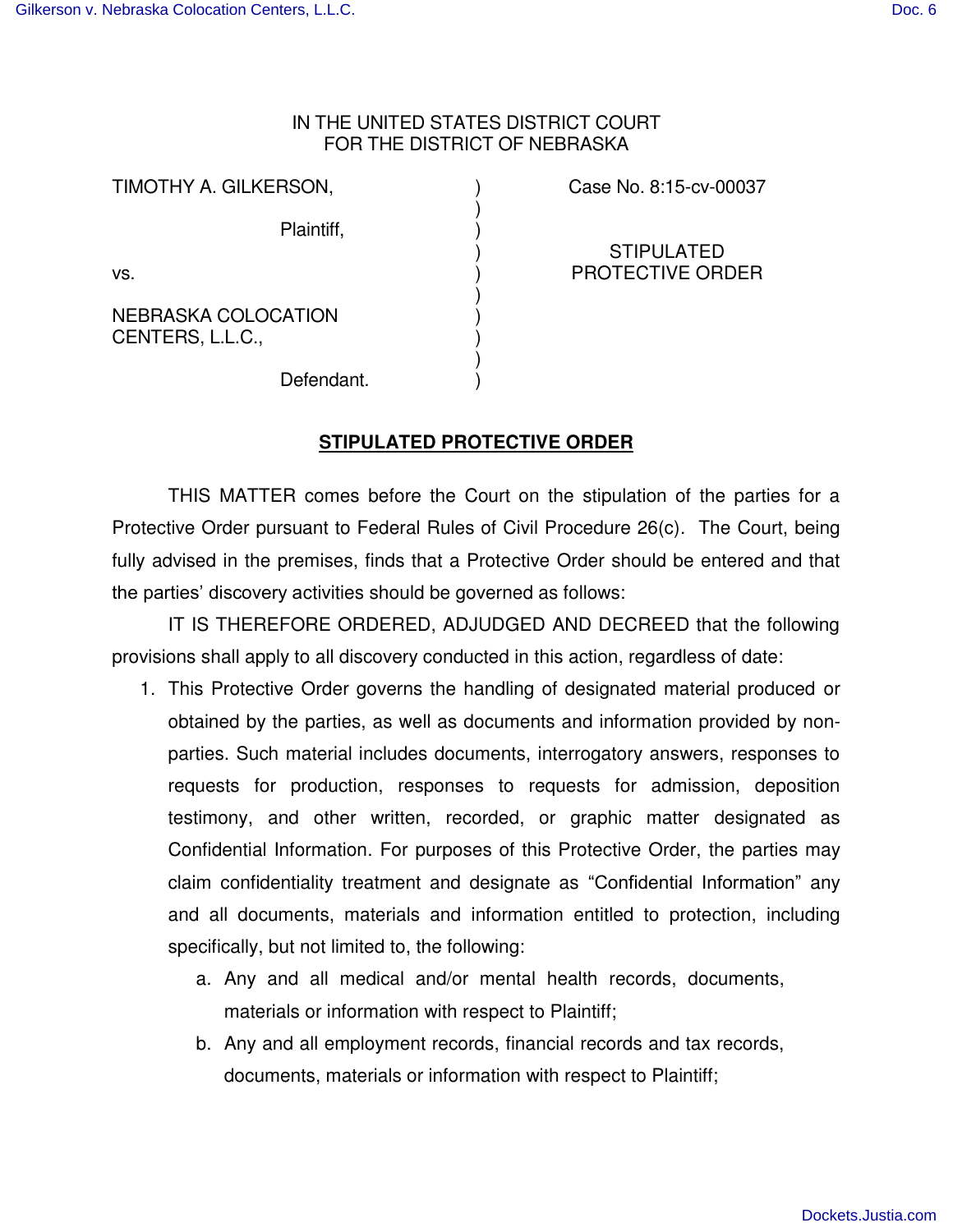- c. Any and all information, material and/or recordings obtained from Plaintiff's cell phone, including but not limited to recordings and any other material inadvertently obtained therefrom;
- d. Defendant's business records, documents evidencing Defendant's trade secrets and personnel records related to Defendant's employees; and
- e. Documents, materials or information that are subject to any other protective order or agreement, confidentiality order or agreement, or any other order, ruling, or agreement preventing or limiting the disclosure of those documents, materials, or information.
- 2. In addition, this Protective Order governs the terms, including time and place, for the production of Plaintiff's cell phone and disclosure of any material retrieved therefrom. For purposes of this Protective Order, the parties agree that counsel of record for Plaintiff shall make available Plaintiff's cell phone for the limited purpose of inspection and reproduction of any and all recordings contained therein between Plaintiff and any employees of Defendant. Such inspection and reproduction shall occur at the law offices of counsel of record for Plaintiff, upon reasonable advance written notice by counsel of record for Defendant. In the alternative, the parties agree that counsel of record for Plaintiff shall produce Plaintiff's cell phone to a mutually agreed upon third party for the limited purpose of retrieving the abovementioned recordings. Any reproduction of the abovementioned recordings produced by a third party shall be at Defendant's expense. In addition, counsel of record for Defendant shall provide a duplicate copy of all reproductions produced therein to counsel of record for Plaintiff.
- 3. The party claiming confidentiality treatment of any Confidential Information produced is referred to herein as the "Designating Party."
- 4. Confidential Information shall include all materials described in Paragraph 1, without the necessity of stamping or marking the documents "confidential."
- 5. The contents and the substance of Confidential Information shall only be used or copied for the purposes of conducting the instant litigation and shall not be used or copied for any other purpose or public use thereof. No Confidential Information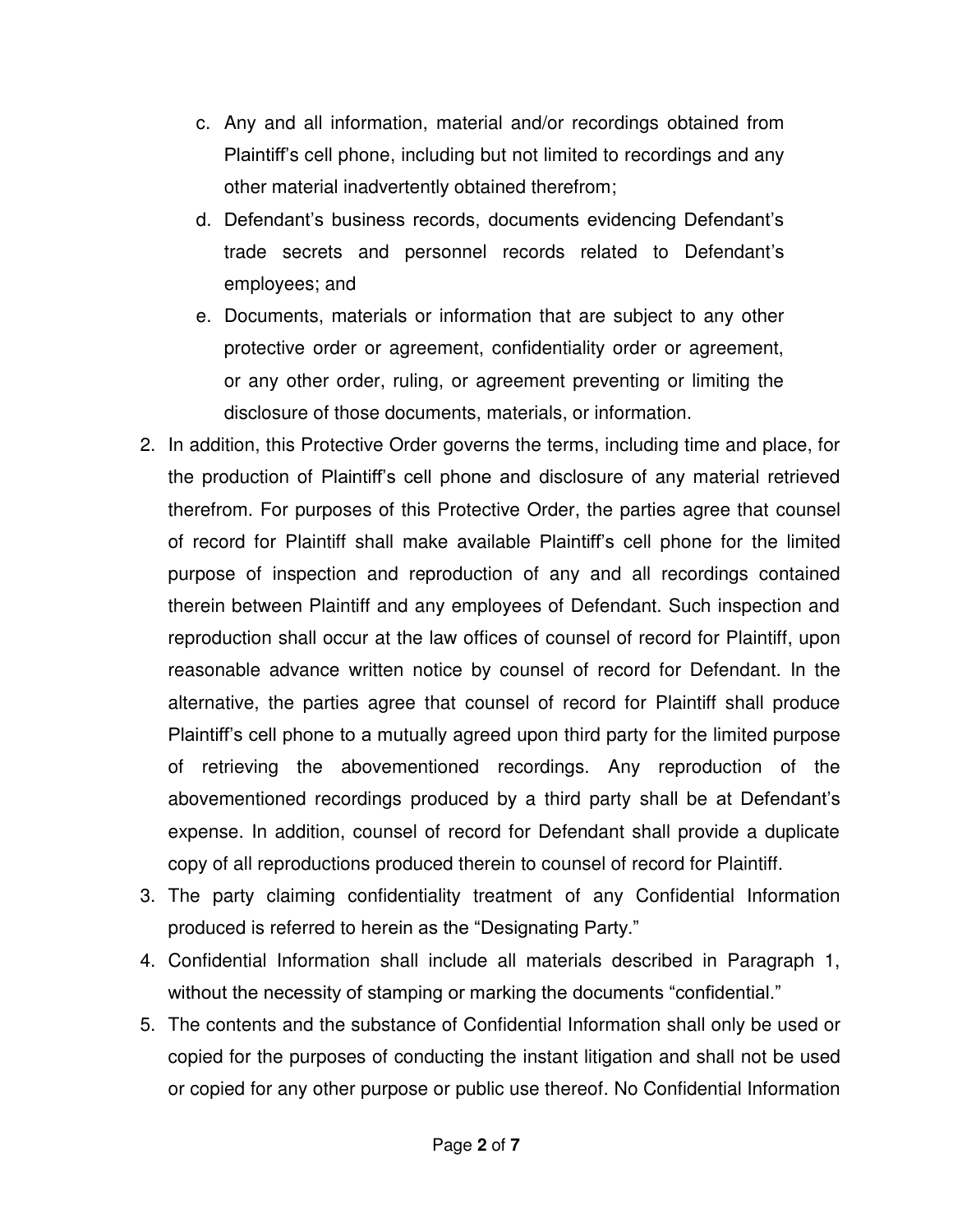shall be revealed, except as hereinafter provided, until further Order of the Court. This Protective Order shall not be construed as preventing any person from making use of any information which was lawfully in possession of that person prior to the date of this Protective Order.

- 6. Confidential Information shall be made available only to "Qualified Persons" and only such Qualified Persons shall be present while discovery related to such Confidential Information is being conducted. No other person shall have access to Confidential Information without approval of the Designating Party or without approval of the Court, nor shall any such other person be informed of such Confidential Information by any person having access to it. "Qualified Persons" as used herein means:
	- a. To the named parties in this action, including employees of Defendant who are assisting counsel in this case, provided that such employees are made aware of this Protective Order and agree in writing to abide by same;
	- b. To counsel of record for the parties and their co-counsel, partners, associates, and employees who actually are assisting in the litigation;
	- c. To persons required by counsel of record to assist in conducting this litigation, including witnesses, experts and consultants retained or employed to consult with, advise, or assist counsel of record in the preparation or trial of this action, but only if, before disclosure, such person is made aware of this Protective Order and agrees in writing to abide by same.
	- d. To the Court and officers of the Court in accordance with the provisions of paragraph 10;
	- e. To persons shown on the face of the document to have authored or received it; and
	- f. To any other persons to whom the parties in writing agree.
- 7. Material designated as Confidential Information may be used to examine or cross-examine any deposition or trial witness who is not otherwise authorized to receive such material if a prior written agreement is obtained from such witness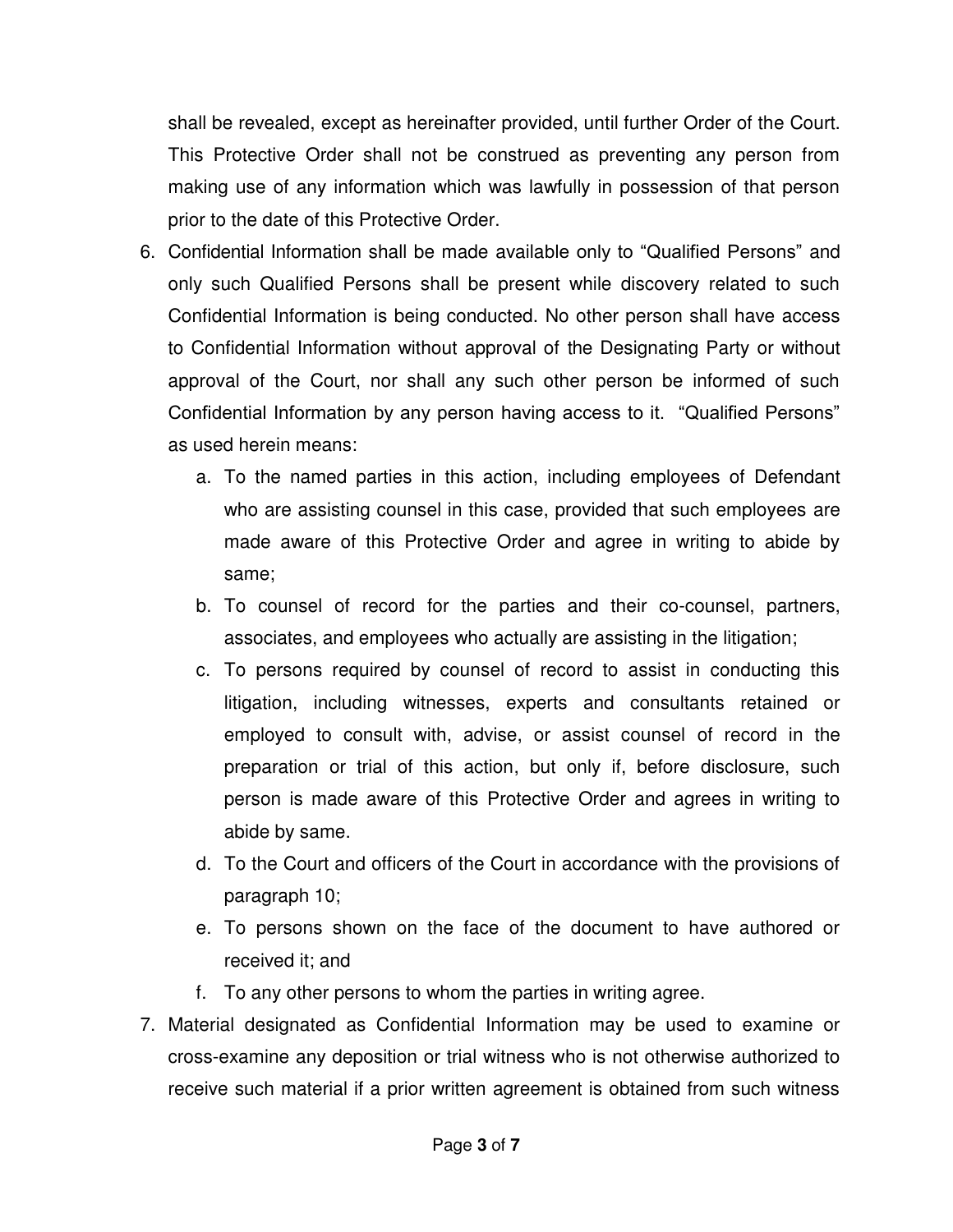in conformity with paragraph 6(c) above. If any transcripts of depositions, answers to interrogatories, motions, briefs, documents produced, or other pleadings that are to be filed with the Court include copies of Confidential Information subject to this Protective Order or summarize material from such documents, the party causing the Confidential Information to be filed shall file such pleadings or other papers to be filed with the Court in appropriate manner that causes such Confidential Information to be protected and filed under seal. In order to not inadvertently cause Confidential Information to be disclosed without the appropriate seal or protection of privilege where reference to Confidential Information is required in pleadings, briefs, motions, examination, crossexamination, or argument, it shall be by title, exhibit number, or some other description that will not impair the protected nature of the seal of Confidential Information. Failure to designate any document or thing shall not constitute a waiver of any claim outside this litigation that such document or thing contains Confidential Information. Prior to any trial in this case, counsel for the parties shall endeavor to reach agreement on the handling of Confidential Information at that trial, so as to provide the maximum protection possible against public disclosure without in any way infringing on the rights of all parties to present all evidence they deem necessary at such trial.

- 8. Each court reporter taking any testimony relating to Confidential Information shall be informed of and provided with a copy of this Protective Order and shall adhere to the provisions thereof.
- 9. The production of any documents subject to this Protective Order shall not be deemed as waiver of any objection to the admissibility of such documents or their contents that may exist under the Nebraska Rules of Evidence, and no such waiver shall result from any answers to interrogatories filed by a party. It is the intent of the Court that any such objections may be asserted up to and including the time of the entry of the final pretrial order or, in the Court's discretion, at trial. The inadvertent disclosure of any document that is subject to a legitimate claim that the document is subject to the attorney-client privilege or the work-product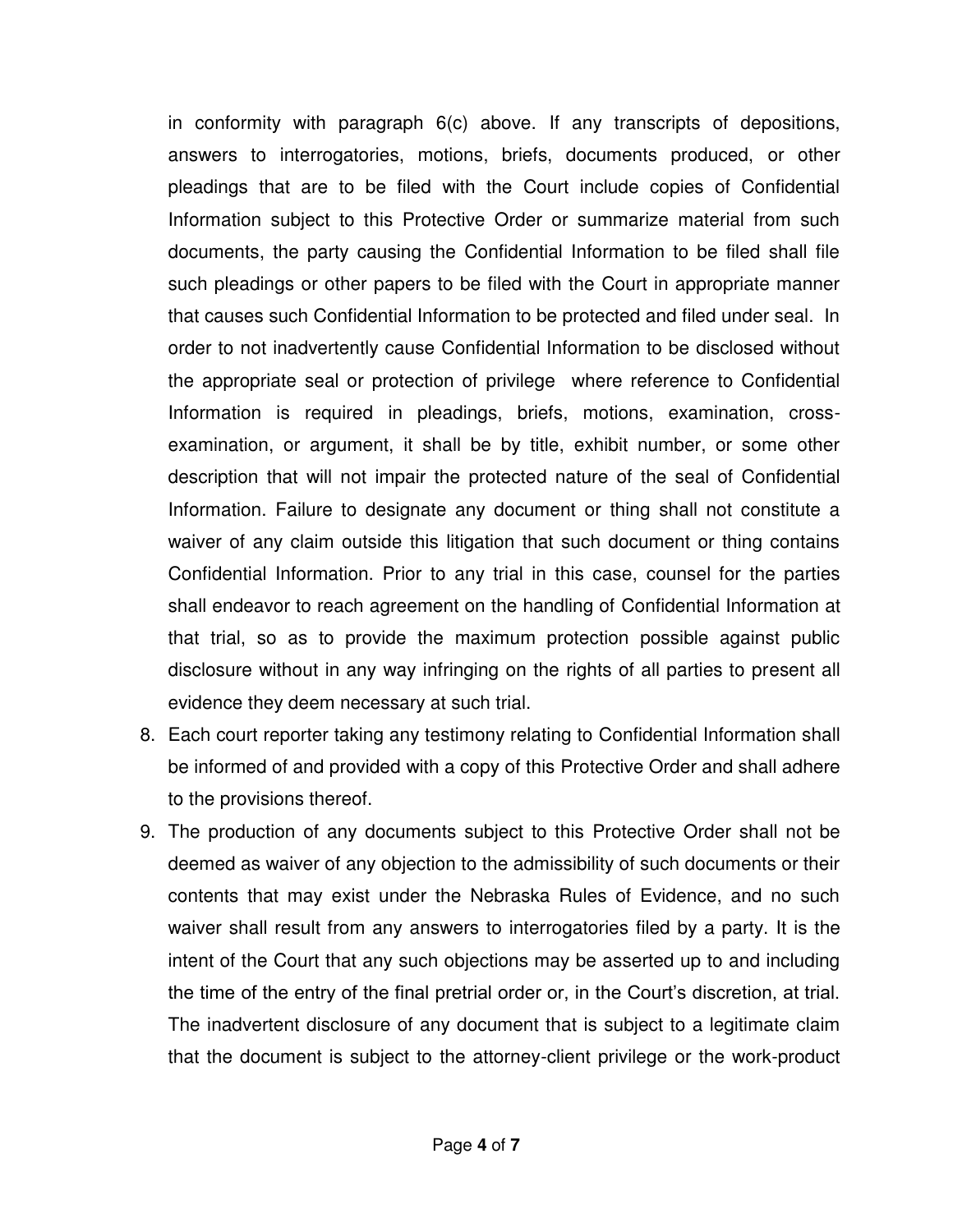protection shall not waive the protection or the privilege for either that document or for the subject matter of that document.

- 10. Nothing herein shall preclude a party from seeking relief from the protections provided by this Protective Order or from challenging the designation of any document as Confidential Information on such notice as appropriate under the circumstances, or seeking such other relief as may be appropriate. Any party hereto may apply to the Court by motion for modification of or release from this Protective Order. Should counsel for the non-disclosing party object to the designation by the Designating Party of any particular material as Confidential Information such counsel at any time may notify counsel for the Designating Party in writing that he or she objects to the designation, specifying with particularity the material he or she believes has been improperly classified and the basis for his or her contention that said document should not be designated as Confidential Information. Upon receipt by the Designating Party of such written objection, counsel shall negotiate and attempt in good faith to resolve the dispute as to the designation. If counsel are unable to resolve such a dispute, then counsel for the Designating Party may file with the Court a motion regarding the designation of such material as Confidential Information. If counsel for the Designating Party does not file such a motion within 30 days of service of said objection, the documents at issue will no longer be considered Confidential Information. Otherwise, during the pendency of any such objection, dispute, or motion, the material in question shall remain Confidential Information and be handled in accordance with the terms of this Protective Order.
- 11. All parties, their counsel and any person who receives or is afforded access to any Confidential Information shall not suffer or permit disclosure of Confidential Information in violation of this Protective Order and shall exercise good faith and reasonable care to avoid unnecessary disclosure.
- 12. Any party who receives from a nonparty a subpoena or other process purporting to require disclosure of Confidential Information shall forthwith provide notice thereof to all other parties and their counsel.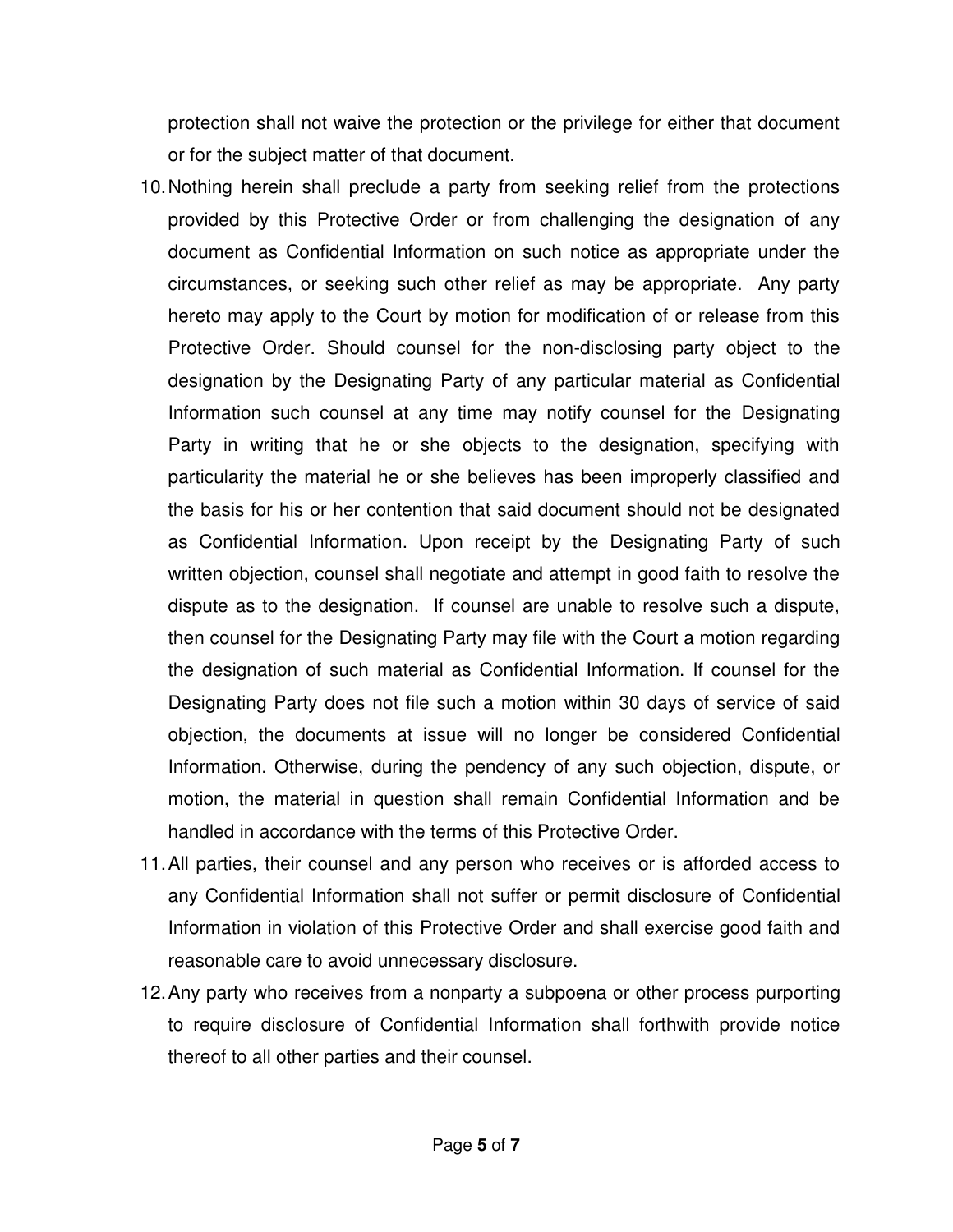- 13. At the conclusion of this case, including appeal, counsel for each of the parties shall, upon written request by the Designating Party, within 60 days of said request, destroy (and certify such destruction) or return to the other party all of the Confidential Information and all copies thereof that each has received pursuant to this Protective Order, whether obtained during the course of pretrial discovery or at trial. Notwithstanding this paragraph, counsel may for professional purposes retain copies of transcripts, court filings, correspondence and other attorney work product that incorporate Confidential Information, but any such documents shall remain Confidential Information and subject to the restrictions contained in this Protective Order. In addition, the Clerk may return to counsel or destroy (and certify such destruction) any sealed material in its possession upon such time as all proceedings are complete, including any final appeals.
- 14. Failure to enforce any term of this Protective Order shall not constitute a waiver of any rights or deprive the disclosing party of the right to insist thereafter upon strict adherence to that or any other term of this Protective Order, nor shall a waiver of any breach of this Protective Order constitute a waiver of any preceding or succeeding breach. No waiver of a right under any provision of this Protective Order shall occur except as provided in this document. Further, nothing herein shall restrict the parties in any way from seeking stricter protections or refusing production of a document because the protections afforded hereunder are insufficient in one or more ways or from seeking to modify this Protective Order, by way of motion or otherwise, or from seeking further and/or additional protections from the Court regarding Confidential Information.
- 15. Disputes arising under this Protective Order shall be resolved by the U.S. District Court of Nebraska. Any person or entity violating this Protective Order may be punished for contempt of Court.
- 16. This Protective Order shall not terminate upon the conclusion of this action but shall continue until the further Order of the Court. This Court retains jurisdiction of the parties hereto indefinitely as to any dispute between them regarding improper